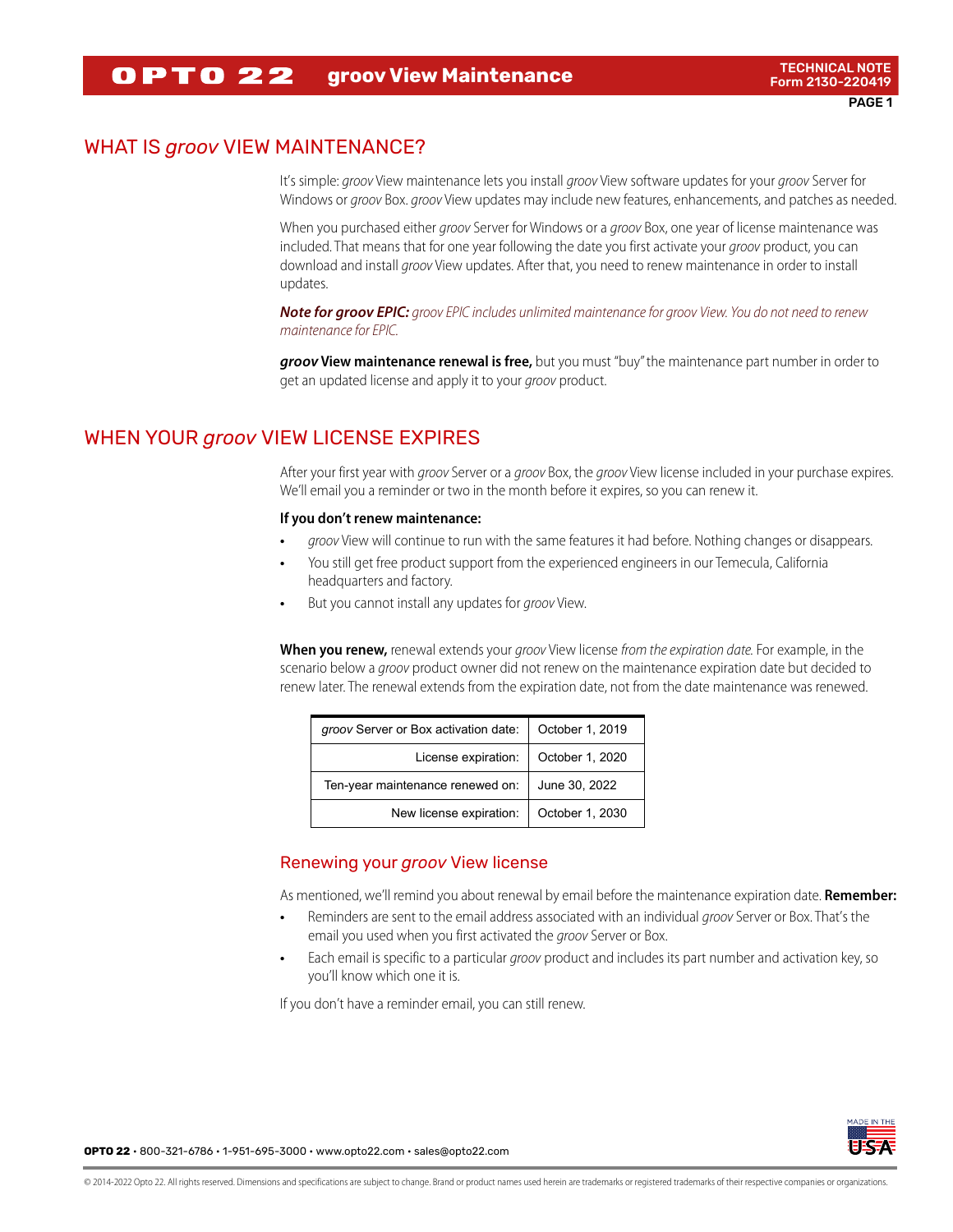## Choose your Maintenance option

- **1.** If you have a maintenance reminder email, click the See Maintenance Options link in the email. If you don't have a reminder email, go to [manage.groov.com](https://www.opto22.com/my-opto/manage-groov) and log into your MyOpto account. Click the Manage button.
- **2.** Under the Maintenance Expires column, click the date for the groov product you want to renew.



### groov View Maintenance Renewal

## Why renew your groov View maintenance?

Renewing maintenance for your groov Server for Windows or groov Box gives you updates for groov View software. Updates may include new features, enhancements, and patches.

Maintenance is free, but to install updates you must "buy" maintenance and apply the updated license file.

NOTE for groov EPIC: You do not need to purchase maintenance for groov EPIC. EPIC includes unlimited groov View maintenance.



**Renewal Options** 

Choose the option you want and apply it to any groov Server or groov Box you own. (Since maintenance is free, choose the 10-year option!)

10 Years: GROOV-MNT-10YR Your groov View maintenance agreement will be extended for 10 years from the maintenance expiration date of the product.

3 Years: GROOV-MNT-3YR Your groov View maintenance agreement will be extended for 3 years from the maintenance expiration date of the product.

### 1 Year: GROOV-MNT-1YR

Your groov View maintenance agreement will be extended for 1 year from the maintenance expiration date of the product.

How ronough works

**3.** Under Renewal Options, click the part number for the length of time you want to renew. (Because it is free, we recommend **[GROOV-MNT-10Y](https://www.opto22.com/products/product-container/groov-mnt-10yr)**, which renews maintenance for 10 years.)

**International customers:** Please contact your local [Opto 22 Distributor](https://www.opto22.com/about-us/distributors/international-optodistributors) to renew maintenance.

**4.** Add the product to your cart or call your distributor to order. When the order is complete, you receive an email or printed certificate with the Activation Key for the renewal.

### Activate the renewal and get your new license file

The Activation Key in your email or printed certificate is not specific to an individual groov product; you can apply it to any groov Box or groov Server you own.

- **1.** When you have your Activation Key from the email or printed certificate, go to [manage.groov.com](http://www.opto22.com/site/managegroov.aspx).
- **2.** Log in using the email address and password you used when you first activated your groov product.

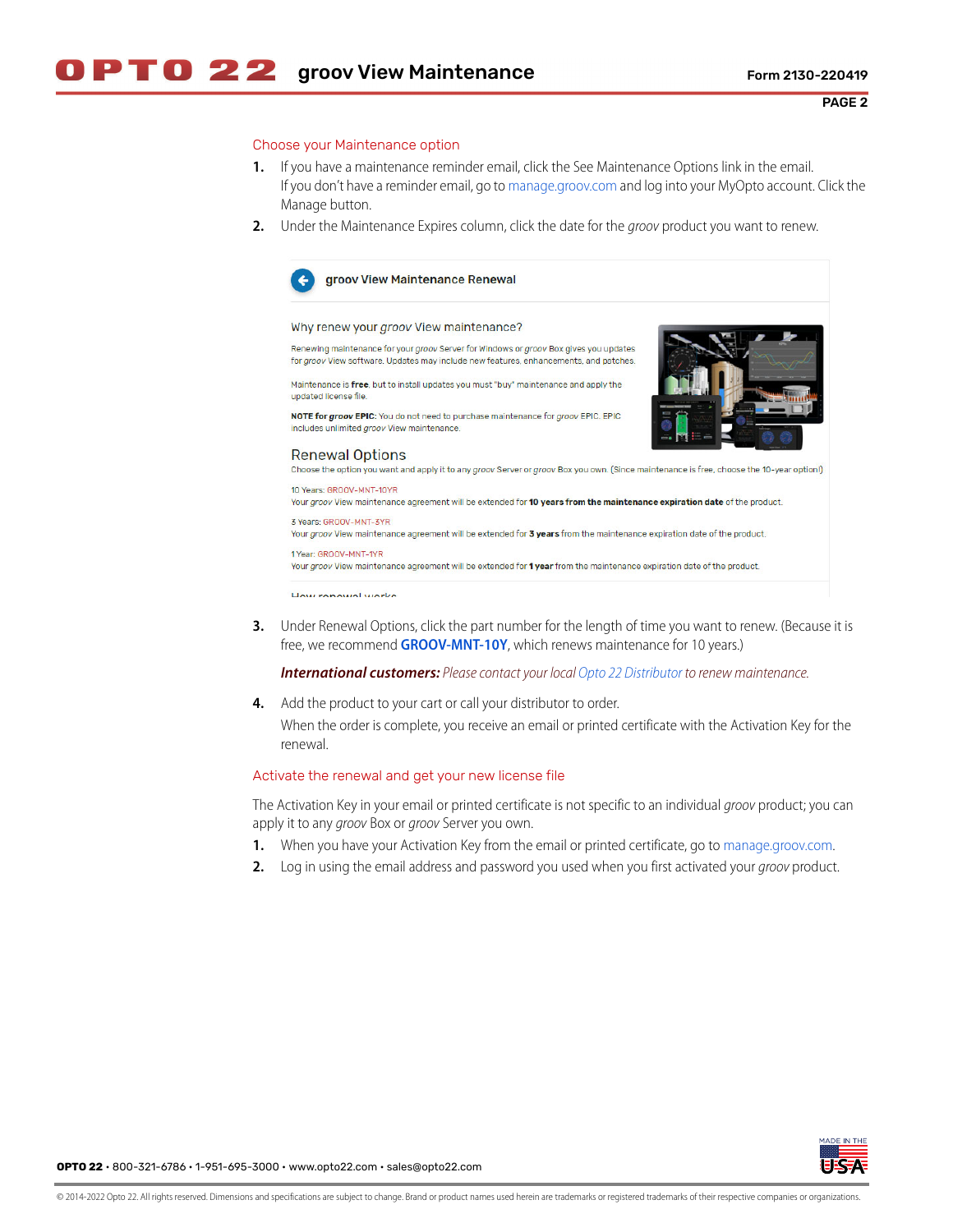PAGE 3

### Manage groov

| <b>Activate</b> a new <i>groov</i> product, license, or training                                                                                                                   | <b>Manage</b> existing groov products                                                                                                                                                                                                                                 |
|------------------------------------------------------------------------------------------------------------------------------------------------------------------------------------|-----------------------------------------------------------------------------------------------------------------------------------------------------------------------------------------------------------------------------------------------------------------------|
| > groov EPIC<br>> License for groov EPIC or groov RIO<br>> groov EPIC Premium Factory Training<br>> groov Box Edge Appliance<br>> groov Server for Windows                         | > Complete your activation by adding a MAC address or serial<br>number<br>> Get groov updates and see the latest README files<br>> Download your license file<br>> Change or cancel your groov EPIC Premium Factory Training class<br>> Manage your groov maintenance |
| <b>Required to activate:</b> Your Activation Key from the certificate<br>packed in the box with your groov, or sent to you by mail or email<br>when you bought your groov product. | > See all your groov products in one place<br>> Transfer a groov product to someone else                                                                                                                                                                              |
| <b>ACTIVATE</b>                                                                                                                                                                    | <b>MANAGE</b>                                                                                                                                                                                                                                                         |

- **3.** Click the blue Activate button. Follow instructions on the screen to enter your Activation Key and apply the maintenance renewal to your *groov* Server or Box. Choose carefully to make sure it's the right one.
- **4.** In your groov product's Profile page, click Download License File and SAVE the file to your computer.
- **5.** Go back to groov Build mode and choose Configure > Licensing to open the License Management dialog box. Click the Select License File button. Browse to the new license file, highlight it, and then click Open.
- **6.** When the Upload Successful message appears, click Close. Your renewal is complete. Enjoy groov View!

# CHECKING *groov* VIEW LICENSE EXPIRATIONS

At any time, you can check the license expiration dates for all your groov Boxes and groov Servers for Windows. Here's how:

**1.** Log into [manage.groov.com](https://www.opto22.com/my-opto/manage-groov) using your My.Opto22 username and password.

#### Manage groov What would you like to do? **Activate** a new groov product, license, or training **Manage** existing groov products > groov EPIC > Complete your activation by adding a MAC address or serial number > License for groov EPIC or groov RIO > Get aroov updates and see the latest README files > groov EPIC Premium Factory Training > Download your license file > groov Box Edge Appliance > aroov Server for Windows > Change or cancel your groov EPIC Premium Factory Training class > Manage your groov maintenance Required to activate: Your Activation Key from the certificate > See all your groov products in one place packed in the box with your groov, or sent to you by mail or email > Transfer a groov product to someone else when you bought your groov product. MANAGE ACTIVATE

**2.** Click Manage.

You see a list of all your *groov* products. Expiration dates are shown in red (see next page).



**OPTO 22** • 800-321-6786 • 1-951-695-3000 • www.opto22.com • sales@opto22.com

© 2014-2022 Opto 22. All rights reserved. Dimensions and specifications are subject to change. Brand or product names used herein are trademarks or registered trademarks of their respective companies or organizations.